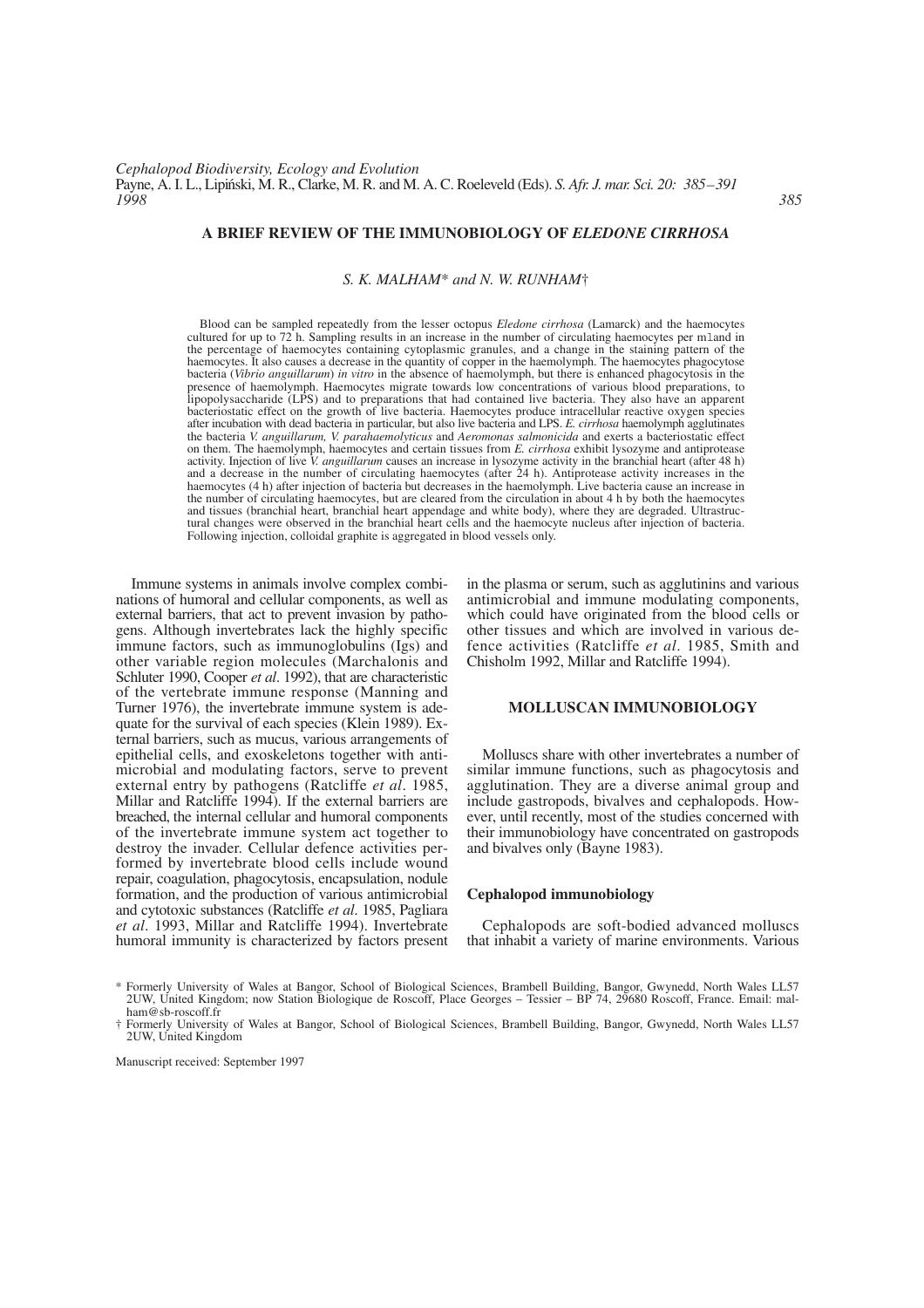| Table I: Humoral and cellular immune reactions found in E. cirrhosa |  |
|---------------------------------------------------------------------|--|
|---------------------------------------------------------------------|--|

| Response | Organs                                                           | Type of response                                                                                                                                                                                                                                                                          |
|----------|------------------------------------------------------------------|-------------------------------------------------------------------------------------------------------------------------------------------------------------------------------------------------------------------------------------------------------------------------------------------|
| Cellular | Haemocyte                                                        | Numbers per m1 increase after sampling<br>Numbers per m1with cytoplasmic granules increase after sampling<br>Phagocytosis/enhanced phagocytosis<br>Migration<br>Bacteriostatic activity<br>Intracellular reactive oxygen species production<br>Lysozyme activity<br>Antiprotease activity |
|          | Branchial heart                                                  | Lysozyme activity after bacterial injection                                                                                                                                                                                                                                               |
|          | Branchial heart, branchial heart appendage and<br>the white body | Involved in <i>in vivo</i> bacterial clearance                                                                                                                                                                                                                                            |
| Humoral  | Haemolymph                                                       | Sampling causes a decrease in total copper<br>Opsonization<br>Agglutination<br>Bacteriostatic activity<br>Lysozyme activity<br>Antiprotease activity                                                                                                                                      |

studies using captive cephalopods have demonstrated that, once injured, their wounds are invaded by various opportunistic bacteria; this infection can be fatal (Leibovitz *et al*. 1977, Hanlon *et al*. 1984, Ford *et al*. 1986, Bullock *et al*. 1987, Hanlon and Forsythe 1990, Ford 1992). In culture conditions, various other factors, such as temperature and condition of the seawater, may also have a detrimental effect on their survival (Reimschuessel and Stoskopk 1990).

Cephalopods have a closed circulatory system encompassing a central systemic and two branchial (gill) hearts (Wells 1978, 1983, Wells and Smith 1987). The blood is pumped through elastic arteries, veins and "capillary beds", similar to the vertebrate circulatory system (Browning 1979, Wells 1983, Shadwick and Nilsson 1990); in addition, it is "stored" in large blood sinuses (O'Dor and Wells 1984). The blood consists of haemolymph (plasma) which contains dissolved protein; 98% of that protein is the respiratory pigment haemocyanin (Ghiretti 1966, Wells 1983). Only one type of haemocyte (blood cell) has been described; it originates and matures in the leucopoietic organ (white body), situated in the orbital sockets behind the eyes (Cazal and Bogoraze 1943, Cowden 1972, Cowden and Curtis 1974, 1981, Wells 1978). As with other molluscs, cephalopod blood does not clot and, when an animal is wounded, blood loss is prevented by vasoconstriction of the muscles surrounding the wound. Haemocytes aggregrate at the wound site and form a sealing plug (Polglase *et al*. 1983, Wells 1983, Féral 1988, Ford 1992).

Recent experiments have shown that the haemolymph, haemocytes and various other organs of the lesser octopus *Eledone cirrhosa* (Lamarck) exhibit cellular and humoral immune reactions (Table I) that interact to protect the octopod against potentially pathogenic bacteria if the external barriers, such as the skin and mucus, are breached (Malham 1996).

#### **BLOOD SAMPLING**

In order to study the cellular and humoral components of the immune system of *E. cirrhosa*, it was necessary to sample adequate quantities of blood (repeated samples if needed), to be able to separate the haemocytes from the haemolymph, and to culture the haemocytes *in vitro* under controlled conditions. The procedure to sample blood involves anaesthetizing the animal and partially reflexing the mantle to expose the branchial blood vessel. The blood is then withdrawn and put directly into ice-cold marine anticoagulant to prevent haemocyte clumping. The haemocytes can also be cultured for up to 72 h by removal of the marine anticoagulant and resuspension of the haemocytes in an octopus Ringer solution.

The same sampling and culture techniques (Malham *et al*. 1995) can be used in other studies of the immune system of cephalopods or in assessing their health in captivity, determination of their reproductive development, and determining the effects of pollutants.

#### **Effects of blood sampling**

In *E. cirrhosa*, sampling and repeated sampling of blood is known to affect the number of circulating haemocytes and the concentration of copper present in the haemolymph (Malham 1996). Haemocyte counts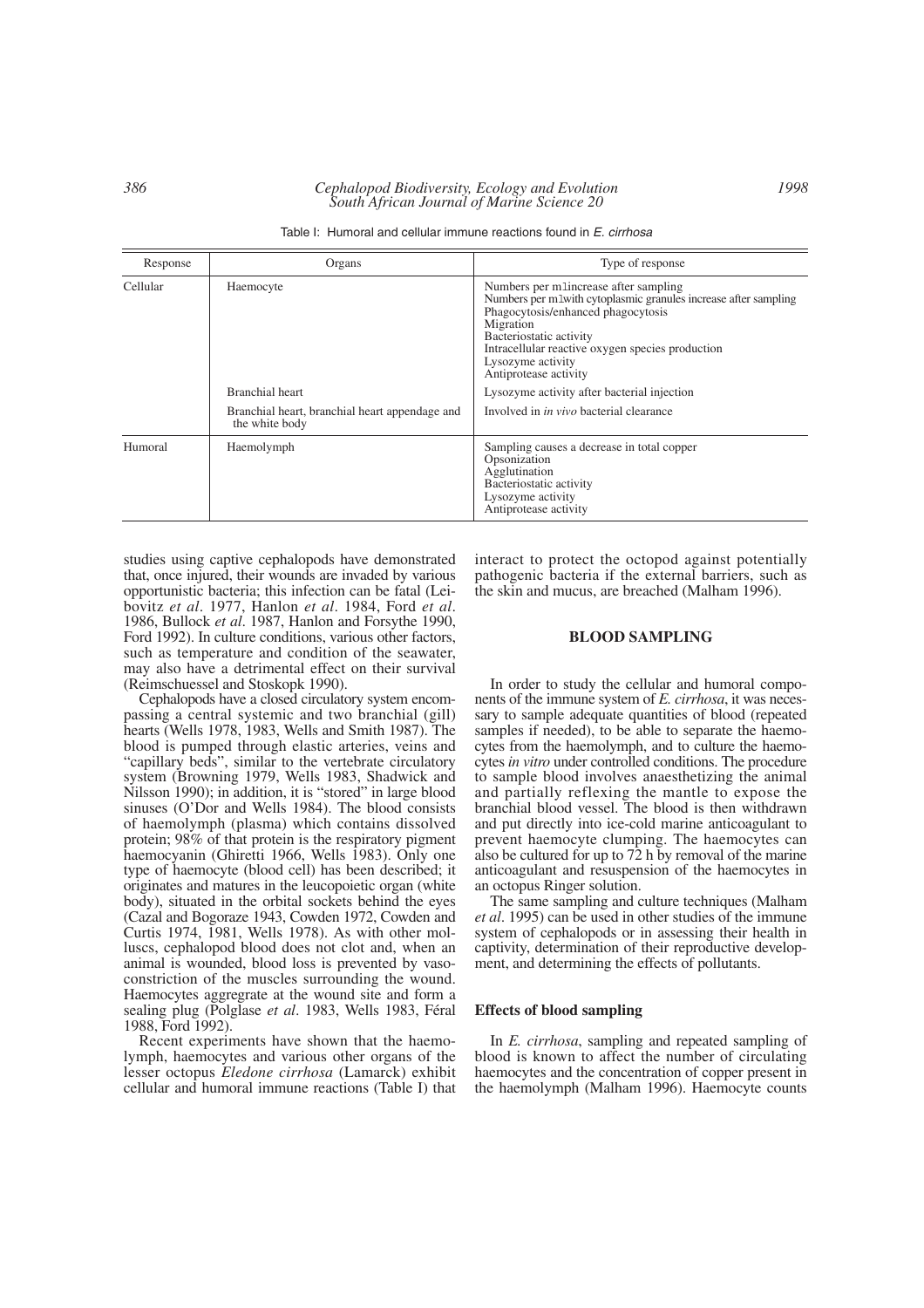increased within 2 h, reverted to near starting values after 4–5 days, and then increased again to the end of the sampling period (24 days). During the first four repeated sampling days, the increase in the number of haemocytes was concomitant with an increase in the percentage of haemocytes containing visible cytoplasmic granules, which reverted to near normal levels by Day 24. Acid phosphatase, diaminobenzidine, bromophenol blue and periodic acid Schiff's reaction gave variable staining results over 10 and 24 days.

The concentration of copper in the haemolymph decreased within 24 h, and further sampling between Days 1 and 3 showed no significant change. Continued sampling over the next 11 days, however, caused the copper concentration to decrease significantly. Haemolymph protein values decreased only within the first 2 h of sampling; thereafter, they showed no significant change over 7 days.

It appeared that, initially, the increase in haemocyte numbers per ml attributable to sampling was caused by loss of blood, i.e. it was a wounding response. Concomitant with the increase was a change in the staining pattern of the haemocytes and an increase in the percentage of haemocytes containing cytoplasmic granules. Further investigation is required as to whether these "new" haemocytes are released from the leucopoietic organ, or white body (SKM unpublished data), or other stores (such as the posterior salivary gland, the space around the white body, or the branchial heart) or by proliferation of circulating haemocytes. Cowden and Curtis (1974, 1981) showed that, in octopuses, haemocytes mature in the white body and, upon release, contain numerous cytoplasmic granules. Necco and Martin (1963) suggested that maturing haemocytes are held in the white body at telophase. If that is true, then large numbers of newly mature haemocytes could be released quickly if needed. It would appear then that loss of blood caused the release of haemocytes that were mature, or quickly completed maturation, and it is those cells that had the numerous cytoplasmic granules.

Interestingly, during repeat sampling, haemocyte numbers per ml and the percentage of haemocytes with cytoplasmic granules increased over 3–5 days. Thereafter, the number of haemocytes per mldecreased, and then secondarily increased again, whereas the percentage of haemocytes with cytoplasmic granules continually decreased after Day 5. Consequently, the time of sampling was very important. If newly released haemocytes contain cytoplasmic granules, then only a certain number of "new" haemocytes can be released over a particular period of time. The fact that samples from previously unsampled animals showed only a small percentage of haemocytes with cytoplasmic granules may indicate that the granules were either released by exocytosis or were used within the cell during the life cycle of the circulating haemocyte.

Judging from the number of haemocytes with granules, only about 10% of the circulating haemocytes were recently released. The secondary increase in haemocytes per mlcould have been due to a release of stored already-mature haemocytes or, though less likely, to a release of haemocytes that were not yet fully mature (i.e. they had not yet developed their full complement of granules), or to a proliferation of circulating haemocytes. To date, very little is known about the life cycle and replacement rate of a circulating haemocyte and studies of its activities and life span, combined with studies of the white body, are needed.

For aerobic animals, the decrease in the quantity of copper in the haemolymph attributable to sampling is extremely serious, because it could lead to a fatal decrease in the oxygen-carrying capacity of the blood. Although protein levels decrease over a short sampling period, they do return to more or less original values over extended sampling times. Therefore, although the protein concentration is restored, it is not in the form of the respiratory protein haemocyanin. Whether the replaced protein is in the form of apohaemocyanin remains to be seen. Interestingly, when sampled for three consecutive days (2, 3 and 4) over an 11-day sampling period, the copper content of the haemolymph remained stable for those three days only and continued to decrease from Day 5 to Day 11. Preliminary data suggest that sampling once every 5–6 days allows the quantity of copper to return to its original value. This effect, however, needs urgent further investigation, in conjunction with measurements of the blood volume.

#### **CELLULAR DEFENCE**

Similar to the situation in other invertebrates, haemocytes from *E. cirrhosa* phagocytose bacteria (Malham *et al*. 1997). Phagocytosis occurs *in vitro* in the absence of haemolymph and is affected by temperature and the duration of haemocyte incubation with formalised bacteria (*Vibrio anguillarum*). Phagocytosis increases if the bacteria are pre-incubated in haemolymph (10–100% concentrations), suggesting that opsonins are present. Stuart (1968) showed that erythrocytes were only phagocytosed by *E. cirrhosa* haemocytes after pre-incubation in haemolymph; therefore, the opsonin (soluble humoral factor(s)) seems to act as a recognition molecule (lectin), or carbohydrate binding protein, on the surface of particles either to initiate or to enhance phagocytosis. This in turn indicates that *in vivo* invading bacteria are first opsonized and then quickly phagocytosed.

Opsonization and phagocytosis of bacteria are affected by a number of parameters. In particular, when bacteria are only opsonized for a short time (1–10 minutes) at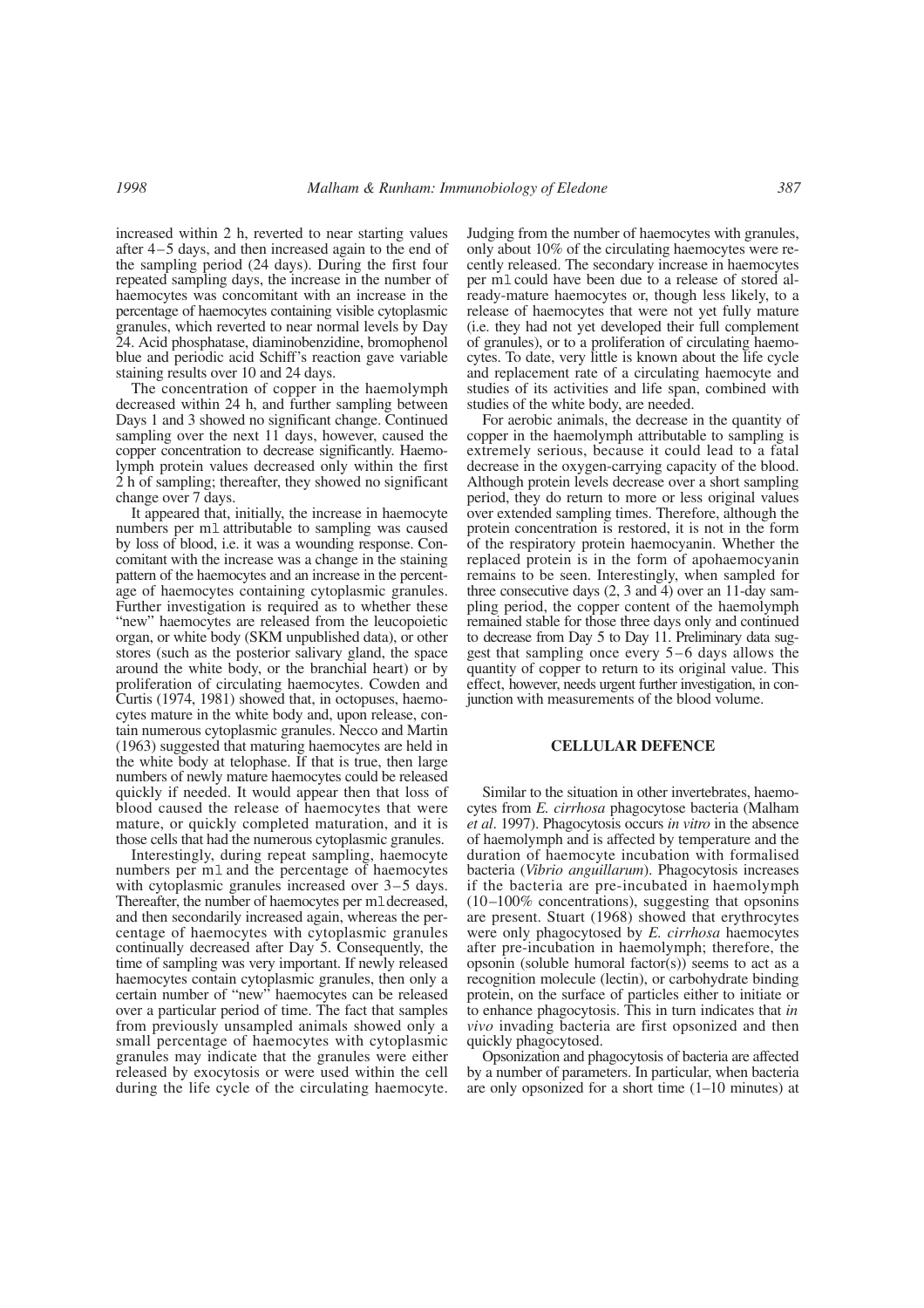low temperatures  $(5-10^{\circ}C)$ , the phagocytic rate decreases below that obtained for unopsonized bacteria. As suggested by Fryer and Bayne (1989), initial non-specific adsorption of a variety of plasma components (including opsonins) onto the surface of the bacterium could explain this inhibition. Longer exposure of the bacteria to haemolymph at higher temperatures seems to allow more of the opsonin to bind and, therefore, permits faster recognition and increased phagocytosis. Other factors that may affect enhanced phagocytosis by *E. cirrhosa* haemocytes include the presence of the divalent ions calcium and magnesium and the chelating agents ethylenediaminetetraacetic acid (EDTA) and ethylene glycol-bis (ß-aminoethyl ether) tetraacetic acid (EGTA) that are used to dilute the haemolymph. This indicates that the attachment of the opsonin to the bacterium depends on the presence of divalent cations. However, further investigations into the nature of the opsonin(s) are necessary, and it would be interesting to know the effects of the surface properties of particles, their size and any bound ions, on opsonization and subsequent phagocytosis by haemocytes.

Haemocytes migrate under certain conditions (Malham 1996). The fact that they migrate towards low concentrations of various blood preparations (haemolymph, haemocyte lysate, whole blood and whole blood lysate) again indicates a response to wounding. Molluscan blood does not clot, but in cephalopods, haemocytes will migrate into a wound and seal it (Polglase *et al*. 1983, Wells 1983, Féral 1988, Ford 1992). It would seem therefore, that *in vivo* haemocytes would move towards an area of diluted blood (seawater may leak into a wound), which would probably also contain lysed haemocytes. These migrating haemocytes would then plug the wound and phagocytose any necrotic tissue. Haemocytes also move towards blood preparations that have been incubated with live bacteria, suggesting that some of the bacterial secretions are chemoattractant(s). *In vivo*, wounding can also lead to an invasion of live bacteria which, upon release of certain substances, attract the haemocytes. Haemocytes *in vitro* migrate towards blood preparations that contain lipopolysaccharide (LPS, Malham 1996). As LPS is part of the cell wall of bacteria, haemocytes may not only recognize secreted bacterial products (from live bacteria), but they will also recognize constituent molecules from bacterial walls.

Interestingly, there was negative migration when blood preparations (haemolymph in particular) were used in which dead bacteria had been incubated. However, phagocytosis of dead bacteria did occur (Malham *et al*. 1997), although more information is needed on the nature and effects of the chemo-attractants that are secreted by live bacteria and whether other molecules,

such as other bacterial constituents, also induce haemocyte migration. Furthermore, from the phylogenetic point of view, it would be interesting to know whether molecules that induce vertebrate macrophage migration, such as tumour necrosis factors and interleukins, also stimulate *E. cirrhosa* haemocytes.

*E. cirrhosa* haemocytes are capable of inhibiting the growth of the bacteria *Vibrio anguillarum, V. parahaemolyticus* and *Aeromonas salmonicida in vitro* (Malham 1996). However, this inhibition varied with the type and concentration of bacteria used, the incubation temperature  $(5-20^{\circ}C)$ , and the duration of the experiment  $(0, 3 \text{ and } 6 \text{ h})$ .

Electron microscope data suggest that haemocytes digest bacteria once internalized (Malham 1996, Malham *et al*. 1997). The decrease in the number of live bacteria after incubation with haemocytes from *E. cirrhosa* is likely to be due to phagocytosis (Malham 1996). Although it cannot be excluded, it is unlikely that the haemocytes secrete bacteriostatic molecules, because nitroblue tetrazolium (NBT) reduction experiments with *E. cirrhosa* showed that both live and dead bacteria and, intriguingly, LPS, caused intracellular reactive oxygen intermediate (ROI) production. This, in turn, indicates that phagocytosis, or possibly pinocytosis with LPS, has taken place. In addition, haemocytes contain lysosomal enzymes, such as acid phosphatase, and show lysozyme and antiprotease activity (Malham 1996, Malham *et al*. 1998). These could protect against bacterial proteases. Presumably, other bactericidal molecules are present as well, and it would be valuable to isolate and characterize them as well as determining the exact nature of the action by haemocytes on the bacteria.

Preliminary investigations of phorbol myristate acetate (PMA, a membrane stimulator), bacteria and LPS incubated with *E. cirrhosa* haemocytes were carried out using ferricytochrome C, which detects extracellular ROI production (SKM unpublished data). However, no extracellular ROI production was seen, possibly because of the EGTA-containing buffers that were used to isolate and culture the haemocytes for the assays. Alternatively, haemocytes may not produce extracellular ROIs. Therefore, additional experiments are necessary to determine whether or not ROIs are produced extracellularly.

## **HUMORAL DEFENCE**

Haemocyte-free haemolymph from *E. cirrhosa* is able to inhibit the growth of the bacteria *Vibrio anguillarum, V. parahaemolyticus* and *Aeromonas salmonicida* (Malham 1996). At high concentrations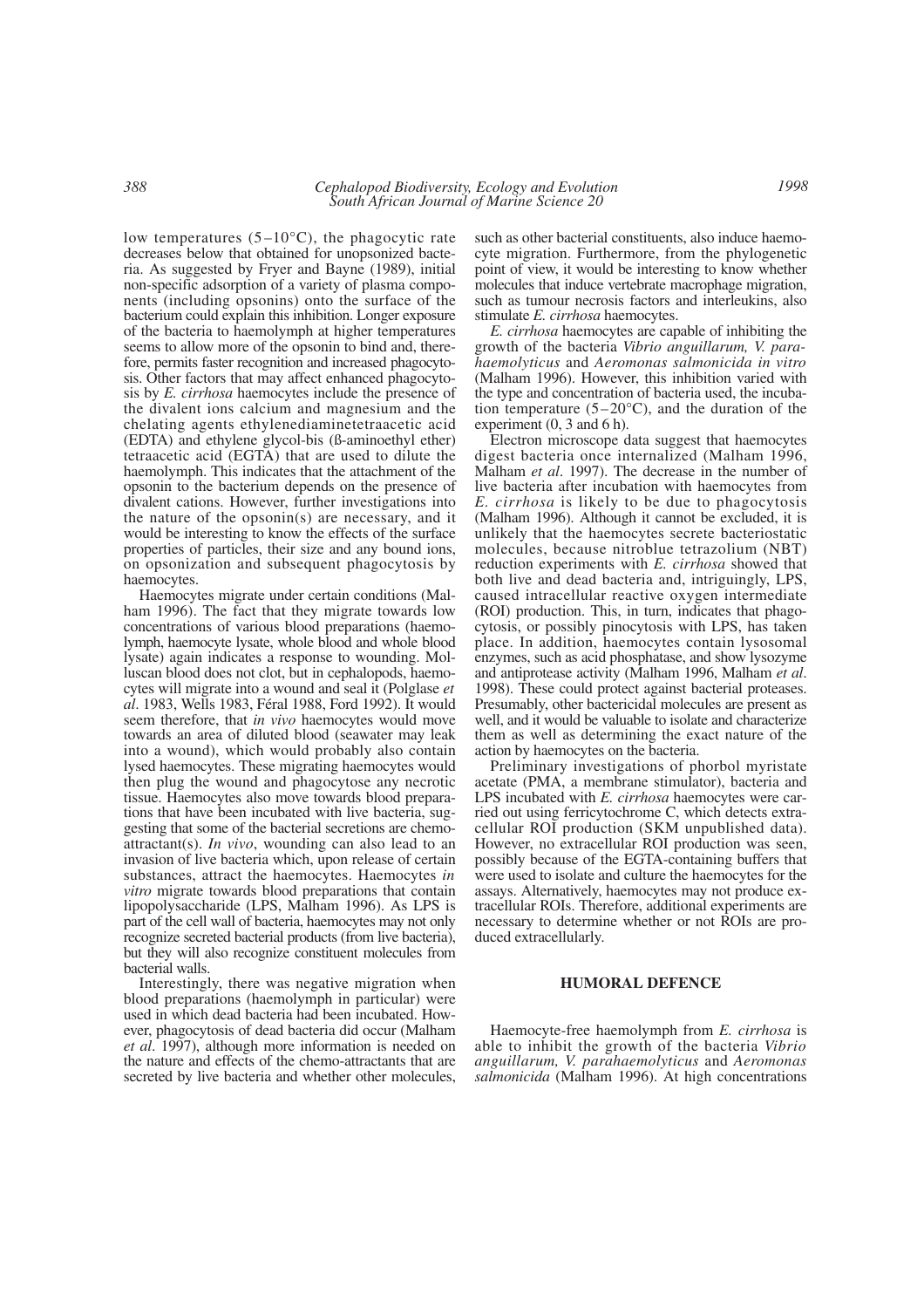of bacteria  $(1 \times 10^9 \text{ cells} \cdot \text{m1}^{-1})$ , this growth is less inhibited at 15 and 20°C with *V. anguillarum* and at 20°C with *V. parahaemolyticus*.

*V. anguillarum, V. parahaemolyticus* and *A. salmonicida* are also agglutinated by the haemocyte-free haemolymph from *E. cirrhosa*. Agglutination activity is generally not affected by temperatures between 5 and 20°C. *A. salmonicida* showed significantly lower agglutination values ( $log<sub>2</sub>$  titre) than either *V. anguillarum* or *V. parahaemolyticus* at all temperatures.

Stuart (1968) demonstrated the presence of agglutinins in *E. cirrhosa*, in addition to observing the presence of opsonins (see above), and suggested that the respiratory pigment haemocyanin was the opsonin. It would be interesting, therefore, to remove haemocyanin from the haemolymph and determine the effects on opsonization. Lectins have been demonstrated in *Octopus vulgaris* (Rögener *et al*. 1985, 1986, 1987)*,* a close relative of *E. cirrhosa*. It is possible, therefore, that invading particles are quickly cross-linked in suspension (agglutination) and opsonized for rapid phagocytosis by the haemocytes. In addition, the haemolymph of *E. cirrhosa* has either a bacteriostatic or a bactericidal capacity (Malham 1996), as well as lysozyme and antiprotease activities (Malham *et al*. 1998). However, it remains to be seen whether the effect of the haemolymph on bacterial growth is due to bacteriostatic or bactericidal activity and what the causative agent is. It would also be interesting to know the effect of removal of haemocyanin on this activity of the haemolymph.

#### *IN VIVO* **CLEARANCE**

In *E. cirrhosa*, antiprotease and lysozyme activities were detected in various tissue samples as well as in the haemocytes and haemolymph (Malham *et al*. 1998). Injection of live *Vibrio anguillarum* caused an increase in lysozyme activity in the branchial heart over 48 h and a decrease in the lysozyme activity of haemocytes over 24 h. The haemocytes from animals injected with control phosphate-buffered saline (PBS) showed increased lysozyme levels within 4 h of injection, whereas it decreased after the injection of live bacteria in PBS. Neither PBS alone nor PBS with bacteria affected the lysozyme activity of the haemolymph. Bacterial injections had no effect on the antiprotease activity of the tissue samples, but they increased the antiprotease activity of the haemocytes as compared to the activity of the control haemocytes in the 4 h sample. Following bacterial injection, haemolymph antiprotease activity decreased at a greater rate than in control

PBS-injected animals.

Haemocyte numbers per ml increased in both the control and the bacterial-injected animals, with a greater increase in the latter in the 4 h sample. Concomitant with the increase in the number of circulating haemocytes, live *V. anguillarum* were cleared from circulation within 4 h.

The increase in lysozyme activity in the branchial heart and decrease in the haemocytes suggests that lysozyme is produced in the branchial heart and then either utilized or released by the haemocytes. The lysozyme production may be associated with changes in the morphology of the large vacuole of the pore cells four hours after bacterial injection (Malham 1996). The lysozyme activity in the haemolymph did not change after bacterial injection (Malham *et al*. 1998).

The decrease of antiprotease activity in the haemolymph suggests that it is utilized, possibly to protect the tissues against bacterial proteases. As the blood was sampled from the animals before the injection of bacteria, it is difficult to determine whether the increase in haemocyte numbers per mlis due to blood loss or the injection, or both. However, the fact that more haemocytes per mlwere detected in animals injected with bacteria than in the controls suggests that the bacteria had a greater effect than sampling alone.

*E. cirrhosa* was challenged with live *Vibrio anguillarum* for 4 h and 48 h and with colloidal graphite for 4 h (Malham 1996). The fixed tissues (branchial gill, branchial heart, branchial heart appendage, white body and haemocyte pellets) were examined at histological and ultrastructural levels to determine which tissues were involved in the clearance of the injected particles. The tissues were also compared to control tissues to identify any major morphological changes resulting from the bacterial or graphite challenge.

Four hours after the injection of the graphite, colloidal graphite was found aggregated in blood vessels (cf. Stuart 1968) and caused a morphological change in the nuclei of some circulating haemocytes. Evidence of bacteria in the circulating haemocytes was seen in all tissue samples. A full 48 h after the bacterial challenge, the nuclei of some haemocytes showed morphological changes and bacteria were seen in the cells of the branchial heart, branchial heart appendage and white body.

As with other molluscs, injected bacteria were cleared by circulating haemocytes and also by the branchial heart, the white body and the branchial heart appendages (Malham 1996). Bacteria undergoing degradation were seen in these tissues and in the circulating haemocytes; this confirms that potentially pathogenic bacteria can be removed from, and destroyed by, an internal cellular defence mechanism. This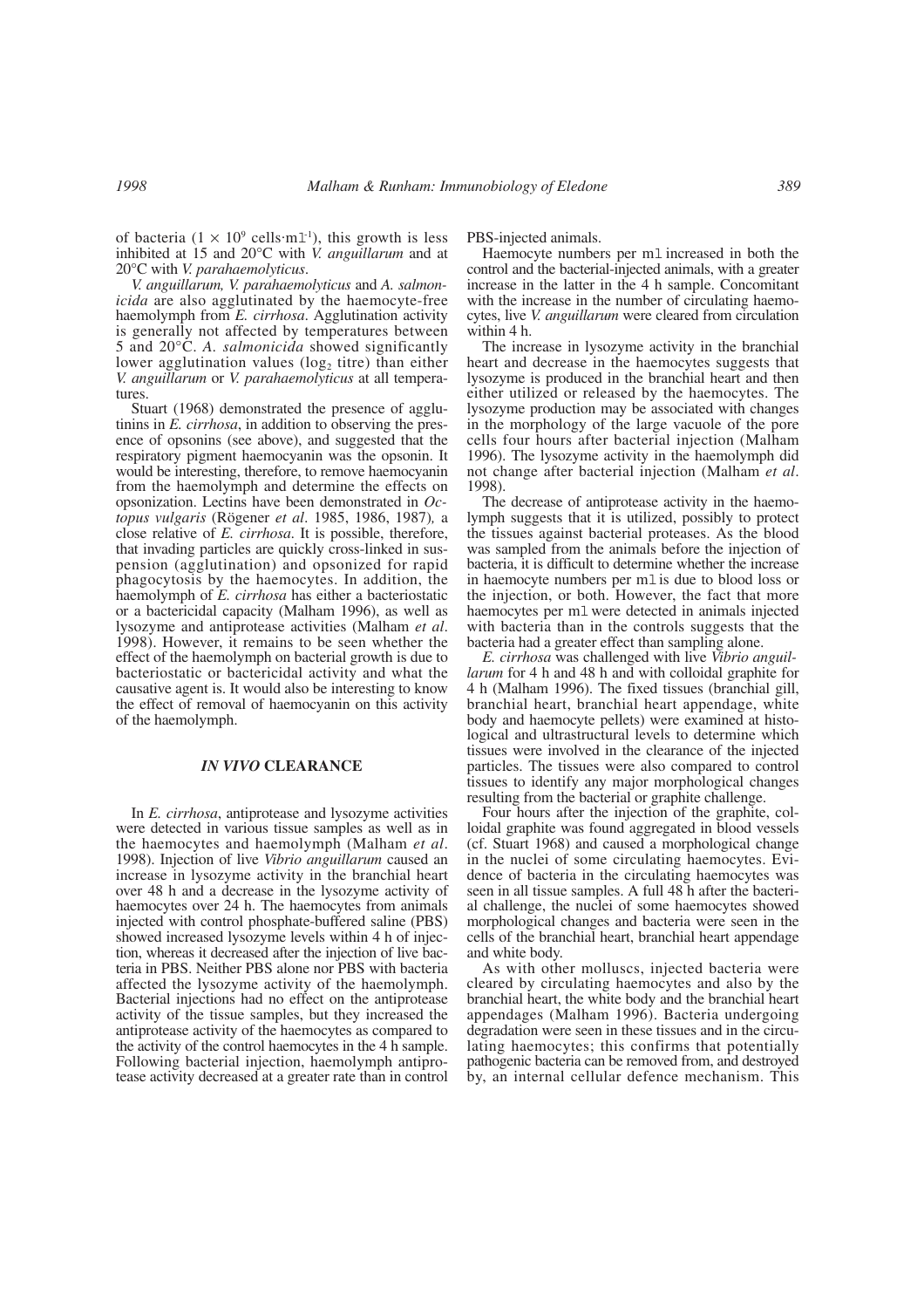mechanism, however, needs further investigation, e.g. by labelling of the bacteria with  $^{14}$ C and fluorescein isothiocyanate (FITC). Also, the change in the large vacuole of the branchial heart cells and the changes in morphology of the haemocyte nucleus need further attention.

#### **CONCLUSION**

*E. cirrhosa* is able to defend itself against invading potentially pathogenic bacteria by using a combination of both the humoral and cellular mechanisms of its immune system. Wounding, or bacterial invasion, causes an increase in circulating haemocytes, followed by agglutination, opsonization and possible killing of the bacteria. The haemocytes migrate towards, phagocytose and probably kill an invader. If the invader escapes the haemocytes, other tissues are also capable of removing and killing it.

## **ACKNOWLEDGEMENTS**

I wish to thank Profs C. J. Secombes and P. R. Boyle, University of Aberdeen, with whom I started this work, and most importantly my co-author Dr N. W. Runham (sadly deceased), with whom I finished the work.

# **LITERATURE CITED**

- BAYNE, C. J. 1983 Molluscan immunobiology. In *The Mollusca*. **5**. *Physiology, Part* 2. Saleuddin, A. S. M. and K. M. Wilbur (Eds). London; Academic Press: 407–486.
- BROWNING, J. 1979 Octopus microvasculature: permeability to ferritin and carbon. *Tissue Cell* **11**(2): 371–383.
- BULLOCK, A. M., POLGLASE, J. L. and S. E. PHILLIPS 1987 — The wound healing and haemocyte response in the skin of the lesser octopus *Eledone cirrhosa* (Mollusca: Cephalopoda) in the presence of *Vibrio tubiashii*. *J. Zool., Lond.* **211**(2): 373–385.
- CAZAL, P. and D. BOGORAZE 1943 Recherches sur les corps blancs du poulpe (*Octopus vulgaris* Lam.). Leur fonction globuligéne et néphrocytaire. *Bull. Inst. Océanogr.* **842**:  $1 - 12$ .
- COOPER, E. L., RINKEVICH, B., UHLENBRUCK, G. and P. VALEMBOIS 1992 — Invertebrate immunity: another viewpoint. *Scand. J. Immunol.* **35**: 247–266.
- COWDEN, R. R. 1972 Some cytological and cytochemical observations on the leucopoietic organs, the "white bodies," of *Octopus vulgaris*. *J. Invert. Pathol.* **19**: 113–119.
- COWDEN, R. R. and S. K. CURTIS 1974 The *Octopus* white body: an ultrastructural survey. In *Contemporary Topics in Immunobiology*. **4**. *Invertebrate Immunology*. Cooper, E. L. (Ed.). New York; Plenum: 77–90.
- COWDEN, R. R. and S. K. CURTIS 1981 Cephalopods. In *In-*

*vertebrate Blood Cells*. **1.** *General Aspects, Animals without True Circulatory Systems to Cephalopods*. Ratcliffe, N. A. and A. F. Rowley (Eds). London; Academic Press: 301–323.

- FÉRAL, J. P. 1988 Wound healing after arm amputation in *Sepia officinalis* (Cephalopoda: Sepioidea). *J. Invert. Pathol.* **52**(3): 380–388.
- FORD, L. A. 1992 Host defense mechanisms of cephalopods. *A. Rev. Fish Diseases* **2**: 25–41.
- FORD, L. A., ALEXANDER, S. K., COOPER, K. M. and R. T. HANLON 1986 — Bacterial populations of normal and ulcerated mantle tissue of the squid, *Lolliguncula brevis*. *J. Invert. Pathol.* **48**(1): 13–26.
- FRYER, S. E. and C. J. BAYNE 1989 Opsonization of yeast by the plasma of *Biomphalaria glabrata* (Gastropoda): a strain-specific, time-dependent process. *Parasite Immunol*. **11**: 269–278.
- GHIRETTI, F. 1966 Molluscan haemocyanins. In *Physiology of Mollusca* **2**. Wilbur, K. M. and C. M. Yonge (Eds). New York; Academic Press: 233–248.
- HANLON, R. T. and J. W. FORSYTHE 1990 Diseases caused by microorganisms. In *Diseases of Marine Animals* **3**. Kinne, O. (Ed.). Hamburg; Biologische Anstalt Helgoland:  $23 - 46$
- HANLON, R. T., FORSYTHE, J. W., COOPER, K. M., DINUZZO, A. R., FOLSE, D. S. and M. T. KELLY 1984 — Fatal penetrating skin ulcers in laboratory-reared octopuses. *J. Invert. Pathol.* **44**(1): 67–83.
- KLEIN, J. 1989 Are invertebrates capable of anticipatory im-mune responses? *Scand. J. Immunol.* **29**: 499–505.
- LEIBOVITZ, L., MEYERS, T. R., ELSTON, R. and P. CHANLEY 1977 — Necrotic exfoliative dermatitis of captive squid (*Loligo pealei*). *J. Invert. Pathol.* **30**(3): 369–376.
- MALHAM, S. K. 1996 Immunobiology of *Eledone cirrhosa* (Lamarck). Ph.D. thesis, University of Wales, Bangor: iii + 214 pp.<br>MALHAM, S. K., RUNHAM, N. W. and C. J. SECOMBES 1997
- Phagocytosis by haemocytes from the lesser octopus *Eledone cirrhosa*. *Iberus* **15**(2): 1–11.
- MALHAM, S. K., RUNHAM, N. W. and C. J. SECOMBES 1998 — Lysozyme and antiprotease activity in the lesser octopus *Eledone cirrhosa* (Lam.) (Cephalopoda). *Dev. Comp. Immunol.* **22**(1): 27–37.
- MALHAM, S. K., SECOMBES, C. J. and N. W. RUNHAM 1995 — *Eledone cirrhosa* hemocytes: isolation and culture. In *Techniques in Fish Immunology*. **4**. *Immunology and Pathology of Aquatic Invertebrates*. Stolen, J. S., Fletcher, T. C., Smith, S. A., Zelikoff, J. T., Kaatari, S. L., Anderson, R. S., Söderhäll, K. and B. A. Weeks-Perkins (Eds). Fair Haven, New Jersey; SOS Publications: 233–240.
- MANNING, M. J. and R. J. TURNER 1976 Invertebrate defence mechanisms. In *Comparative Immunobiology*. Manning, M. J. and R. J. Turner (Eds). Glasgow; Blackie:  $29-52.$
- MARCHALONIS, J. J. and S. F. SCHLUTER 1990 On the relevance of invertebrate recognition and defence mechanisms to the emergence of the immune response of vertebrates. *Scand. J. Immunol.* **32**: 13–20.
- MILLAR, D. A. and N. A. RATCLIFFE 1994 Invertebrates. In *Immunology: a Comparative Approach*. Turner, R. J. (Ed.). London; Wiley: 29–68.
- NECCO, A. and R. MARTIN 1963 Behavior and estimation of the mitotic activity of the white body cells in *Octopus vulgaris*, cultured *in vitro*. *Expl Cell Res.* **30**: 588–590.
- O'DOR, R. K. and M. J. WELLS 1984 Circulation time, blood reserves and extracellular space in a cephalopod. *J. expl Biol.* **113**: 461–464.
- PAGLIARA, P., CANICATTI, C. and E. L. COOPER 1993 Structure and enzyme content of sea urchin cytolytic gran-